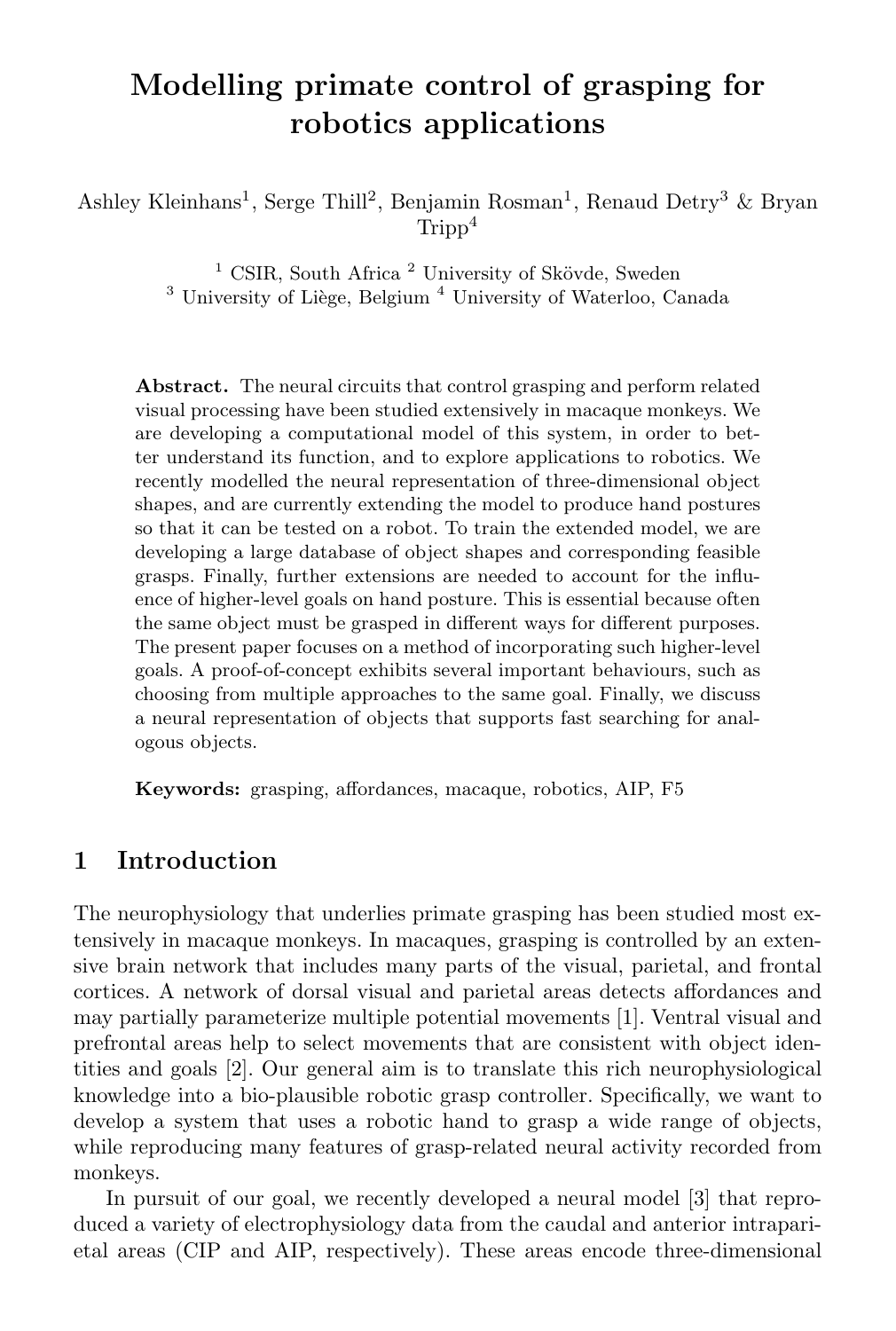shape features, and are essential for accurate hand shaping. This model reproduced responses of visual-dominant object-responsive AIP neurons from the macaque literature using a model of CIP activity as input. We parameterized AIP responses using both superquadric parameters and the parameters of an Isomap reduction of the depth map. We found that both the match with AIP data and the performance of the CIP-AIP mapping were better with Isomap parameters. However, it is not yet clear whether such parameters provide a good basis for grasp planning. For example, in contrast to Isomap, superquadrics support a pose-invariant mapping to some gripper parameters.

To address this question, we have recently started to extend the model to frontal area F5 (which encodes hand postures [4]) so that its applicability to robotic grasp control can be tested. We plan to build a database of grasp examples in order to train and test this extended model. The models trained using such a database will be tested with a real-world robot platform and real objects. We will compare the performance of the neural model to a conventional kernel regression machine, and to state-of-the-art robotics heuristics for grasp planning. We hope to show that a neural model trained on large numbers of examples can provide a practical grasp controller, and that its internal signals are consistent with the literature on neural activity in monkey AIP and F5.

Finally, the main focus of the present paper is on how to further extend the above models to account for how higher-level goals and intentions from prefrontal areas can influence the decision of which affordances to attend to (and therefore which hand shape to select). The following sections briefly present our approach and a proof-of-concept model. A notable feature of this proof-of-concept is that is expressed entirely in vector operations.

### 2 Methods

Often, different grips are appropriate for manipulating an object for different purposes. For example, if one's goal is to put a hammer in a toolbox, there are many ways in which the hammer can be grasped. However, if the hammer is to be used to hit nails there is essentially one way. To model such influences we are forced to consider a much larger network that includes the prefrontal cortex.

The prefrontal cortex is less well understood than the visual cortex, so for these areas the data-driven approach that we previously adopted to model CIP, AIP, and F5 may be less practical. We are instead pursuing a top-down approach based on two key methods. The first is the Neural Engineering Framework [5], which provides a way to map systematically between high-level function and neural activity. The second is Holographic Reduced Representations [6], which are used in cognitive modelling. Recently, these two methods were used together to develop a spiking neural model of the brain with complex cognitive abilities [7]. The methods are described briefly below. For robotics applications, there are various ways to run large models of this type in real time, e.g. surrogate population models on FPGAs [8].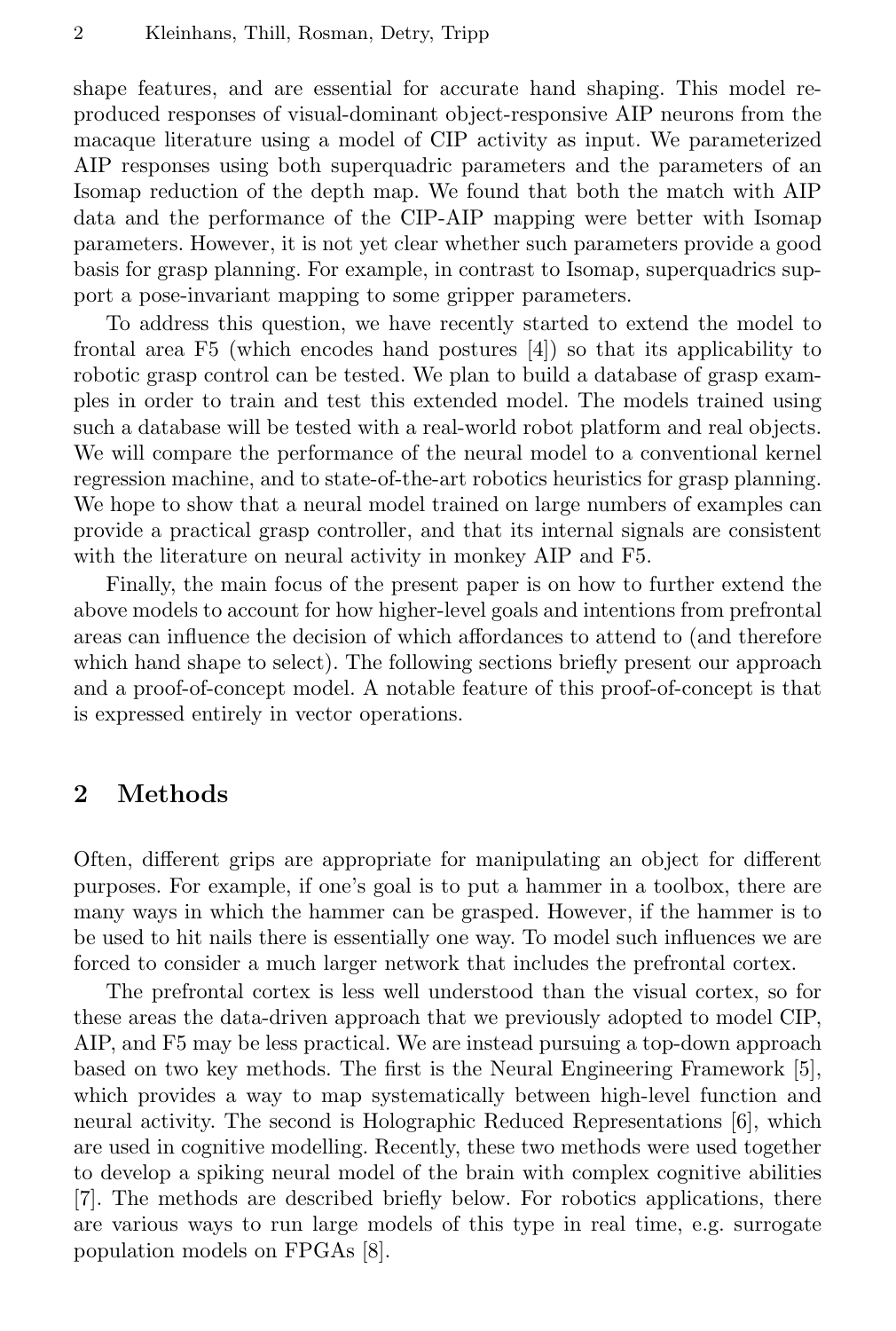Neural Engineering Framework An NEF model is specified in terms of vector variables that are taken to be encoded by the activity of neuron populations, maps between these vectors, and physiological neuron properties (e.g. time constants). The encoding of a vector by a neural activity is typically modelled as

$$
r_i = G\left[\mathbf{e}_i^T \mathbf{x} + b_i\right],\tag{1}
$$

where  $r_i$  is the spike rate of the  $i^{th}$  neuron, **x** is the encoded vector, **e** is the direction in the encoded space in which the neuron spikes fastest (the "preferred direction"),  $b_i$  is a static bias, and G is a physiological nonlinearity. The encoded vector x can be approximately recovered, or "decoded" from the spike rates as

$$
\hat{\mathbf{x}} = \sum_{i} \mathbf{d}_i r_i,\tag{2}
$$

where  $\mathbf{d_i}$  is called the neuron's "decoding vector", and is chosen to minimize  $\mathbf{x}-\hat{\mathbf{x}}$ . Furthermore, functions  $\mathbf{f}(\mathbf{x})$  of the vector can also be decoded by choosing different decoding weights that minimize  $f(x) - \hat{f}(x)$ . This is the basis of NEF models of neural-network computation. Specifically, if one population encodes  $x$ and a second population encodes  $y = \hat{f}(x)$ , the synaptic weights that produce this mapping can be determined by substituting  $\hat{f}(\mathbf{x})$  into (1). The result is that the synaptic weight between the  $i^{th}$  presynaptic and  $j^{th}$  postsyaptic neuron is  $w_{ij} = \mathbf{e}_j^T \mathbf{d}_i$ . Thus, a model can be developed systematically, beginning with a high-level description of encoded variables and how they are transformed.

Holographic Reduced Representations HRRs represent concepts as vectors. They support operations that are useful for cognitive models including binding (associating concepts, e.g. associating "dog" with the role of "actor" in the sentence "dog bites man"); unbinding (e.g. extracting the fact that the "actor" is "dog"), and bundling (combining multiple bound and/or unbound concepts into a single vector). HRRs use circular convolution for binding and unbinding, and vector addition for bundling. HRR operations are lossy, e.g. "actor" bound to "dog" has the same vector dimension as "actor" or "dog". Eliasmith [9] showed that HRRs can be encoded and manipulated using NEF neural models, and that HRRs of a few hundred dimensions can store tens of thousands of concepts.

#### 2.1 Proof-of-Concept Cognitive Model

As a first step in exploring the application of the NEF and HRRs to grasping, we developed a simplified model that uses basic drives and knowledge of the environment to choose a goal, and to influence hand posture in a manner consistent with that goal. To simplify the prototype we used abstract HRR vectors and sigmoidal units, given that the the NEF provides a systematic method to develop a spiking neural model from a vector model (this does not work with all vector models, but experience with the NEF suggests that the present model is a good candidate).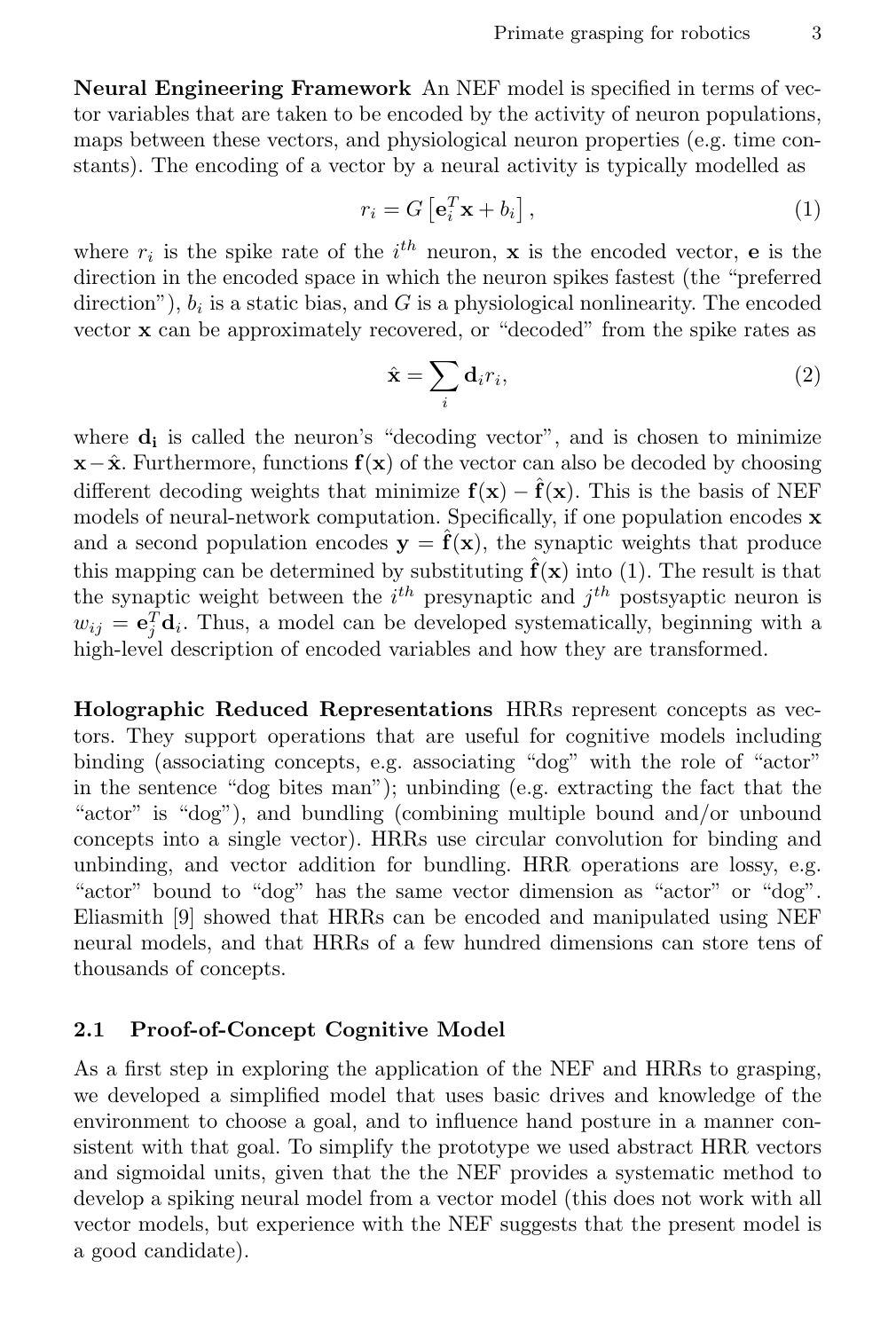

Fig. 1. Proof-of-concept model and its relationship to our other work. Dashed boxes indicate HRR populations and a winner-take-all "actions" population. Also shown are past work (black boxes) and other current work (solid gray box; see Introduction).

Grasping decisions were modelled in the space of the first two principal components of gripper parameters. A grid of sigmoidal units corresponded to different postures in this space. Decisions were made using a diffusion-to-bound mechanism [10], wherein each unit integrates its inputs until one unit's activity crosses a threshold, at which point the winning unit (corresponding to a single posture) inhibits all others. (In future work, this model could be elaborated so that decisions could are made through a distributed consensus across multiple areas [11].) Each input to this network corresponded to the influence of a different brain area on the posture decision, and consisted of a drive pattern across the posture grid. Input from a ten-dimensional object-shape representation was modelled as decoded functions  $[f_{ij}(\mathbf{s})]$ , where **s** is the shape parameters and i and  $j$  are grid indices. Desired actions were represented in a 200-dimensional HRR. Different actions were nearly orthogonal in this space, so we used a simple linear map,  $[\sum_k \alpha_{ijk} \mathbf{a_k}^T \mathbf{a}]$ , where **a** are action vectors and k is an index over possible actions.

We modelled a scenario in which an agent wants a drink of water given two potential sources: a bottle and a faucet. The agent must decide which source to use and the appropriate hand posture for grasping it. While the scope of this example is somewhat broader than grasp control, we wanted to verify that the basic approach was suitable for such examples. The input to the model included a basic "thirst" drive and a list of the objects in the environment (in a more complete system we take it that these would be detected visually and stored in working memory). We used HRR binding to associate water with both the bottle and the faucet. Furthermore, we used several similar vectors to represent different kinds of water, including cold spring water, warm spring water, and cold tap water. We used linear maps between HRRs to cause a "thirst" concept in the "drives" HRR to probe the "environment" HRR for cold spring water, resulting in selection of the "bottle" concept. Further linear maps between HRRs led to an "action" HRR encoding "grasp" while the "attended object" HRR encoded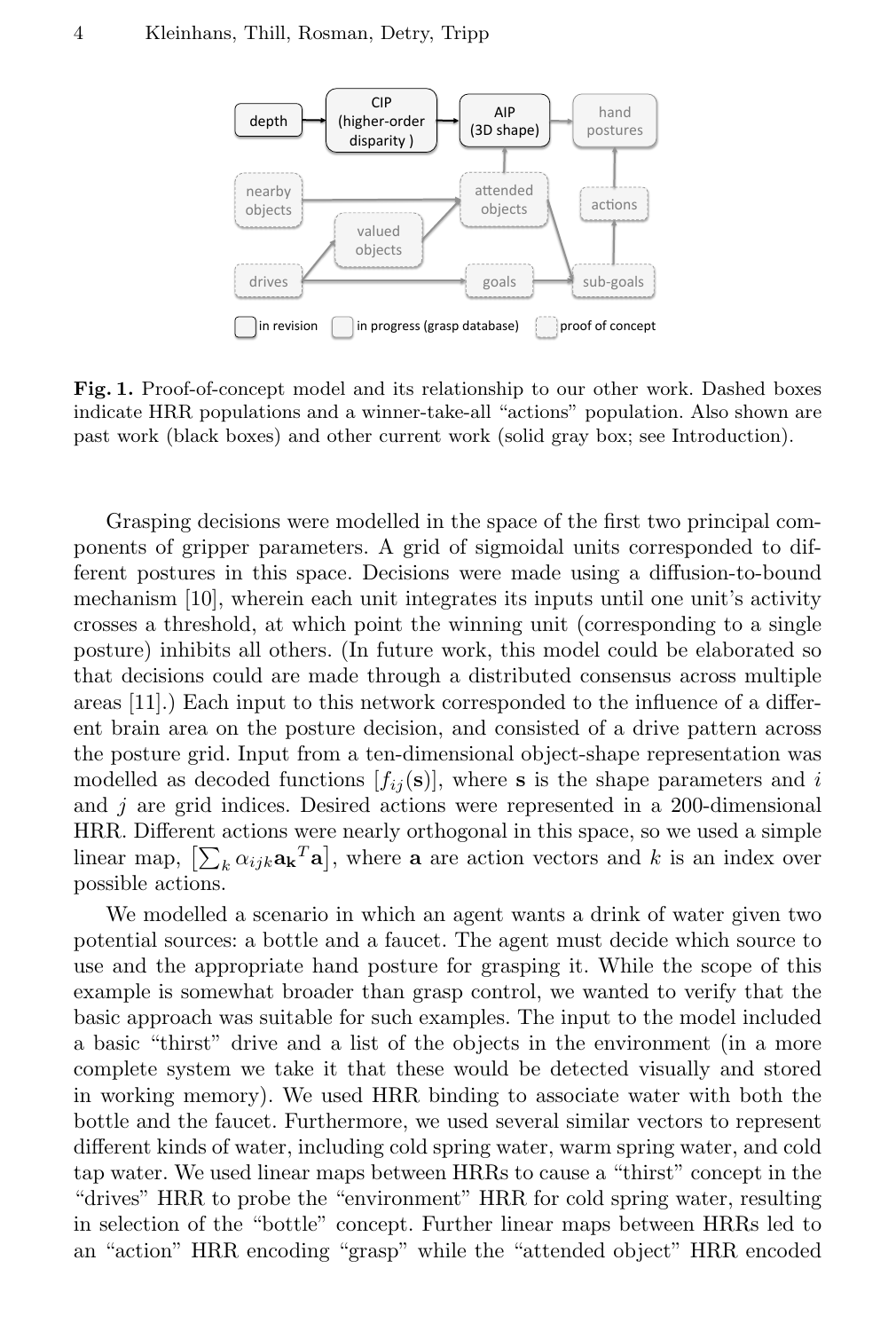"bottle". A final linear map from the binding of these two concepts influenced the posture network to choose a posture appropriate for grasping the bottle in order to pour from it.

We also further explored HRR encoding of objects as structures of bound and bundled concepts. Depending on their structure, the similarity between pairs of such HRRs may resemble the degree to which humans consider the corresponding items to be analogous or similar. Plate [6] showed this for both short sentences and simple spatial arrangements of shapes. This is relevant to grasping, in that humans often grasp objects that are functionally similar to known objects, but not identical to them. Humans can also think about substitutes if the ideal object for a certain purpose is not available. In a robotics application, analogies to a given object could be searched for in a large HRR memory simply by multiplying the object's vector with all the vectors in memory, and sorting any products that are above a threshold.

We encoded objects by bundling HRRs for their parts, shapes, structures (i.e. relationships between parts), affordances, and related constraints on grasping. As an example, we encoded a generic coffee mug as

$$
\left\langle parts \circledast \langle inside + cup\_side + opening + bottom + rim + handle \rangle \right. \\ \left. + shape \circledast \langle cylinder\_like + curved\_handle \rangle \right. \\ \left. + structure \right. \\ \left. \circledast \langle inside\_opening + rim\_side + rim\_opening + bottom\_inside + handle\_side \rangle \right. \\ \left. + affordances \circledast \langle drink\_from + pick\_and\_place + fill + pour\_from + hang \rangle \right. \\ \left. + constraints \circledast rink\_from \circledast (do\_not\_cover \circledast opening + prefer\_grasp \circledast handle) \right\rangle,
$$
 (3)

where most of the variables (e.g. *parts, inside*) are random base vectors,  $\circledast$  is binding (circular convolution),  $+$  is bundling (vector addition), and  $\lt$  indicates normalization of the vector inside the brackets. The terms that are bound to structure correspond to physical relationships between parts, and themselves contain further structures of random base vectors. For example,

$$
inside\text{-}opening = \langle attached \circledast (above \circledast opening + below \circledast inside) \rangle. \tag{4}
$$

This expresses the knowledge that the inside of a mug (where the liquid sits) is connected with its opening (through which the liquid passes in and out). There are many reasonable ways to encode information about a given object in an HRR. However, a few variations on the above structure produced similar results, suggesting that these results are not very sensitive to such differences.

Finally, we also examined the accuracy with which grasp constraints could be extracted from such HRRs through unbinding. Specifically, we verified that similarity with a correct constraint vector was well separated from similarity with other vectors.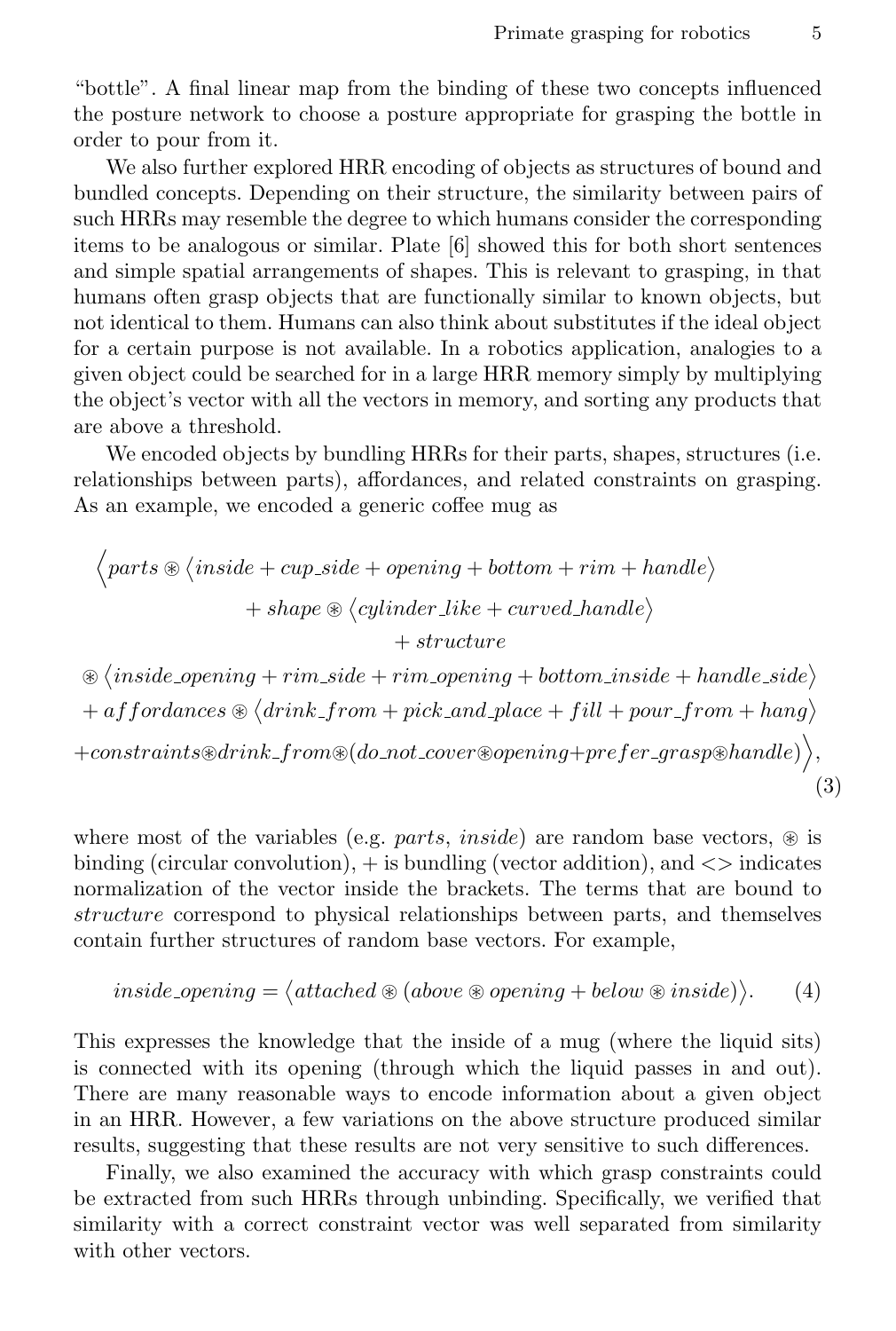### 3 Results



Fig. 2. Activation on a grid over the first two principal components of hand posture, during a decision between postures.

#### 3.1 Grasp Selection Network

Figure 2 shows a snapshot of activity in the hand-posture network, prior to a decision. The insets show two postures of the robot hand that correspond to two potential grips. The one on the left is better suited for lifting the bottle in order to pour from it, and is eventually selected. A different hand posture might be selected if the goal were different (e.g. to put the bottle in a refrigerator) or if the object itself was different.

Simulations of this proof-of-concept model demonstrated promising qualitative properties. First, the model incorporated multiple influences into the selection of a single hand posture. We simulated two specific influences: compatibility with object shape (from AIP); and compatibility with a specified action (from frontal areas). These influences could be arbitrarily broad, narrow, multimodal, etc. Second, the model maps from basic drives to a specific action plan given the objects in the environment. This mapping is oversimplified, but it verifies that such a mapping can be implemented using the NEF and HRRs. Third, the model could choose between multiple routes to the same goal. When we hard-coded the belief that the water bottle was cold, and searched for something similar to cold spring water, attention focused on the bottle. Alternatively, when we hard-coded the belief that the water bottle was warm, attention focused on the faucet instead. We expect that the model could be expanded to include updates based on sensory information.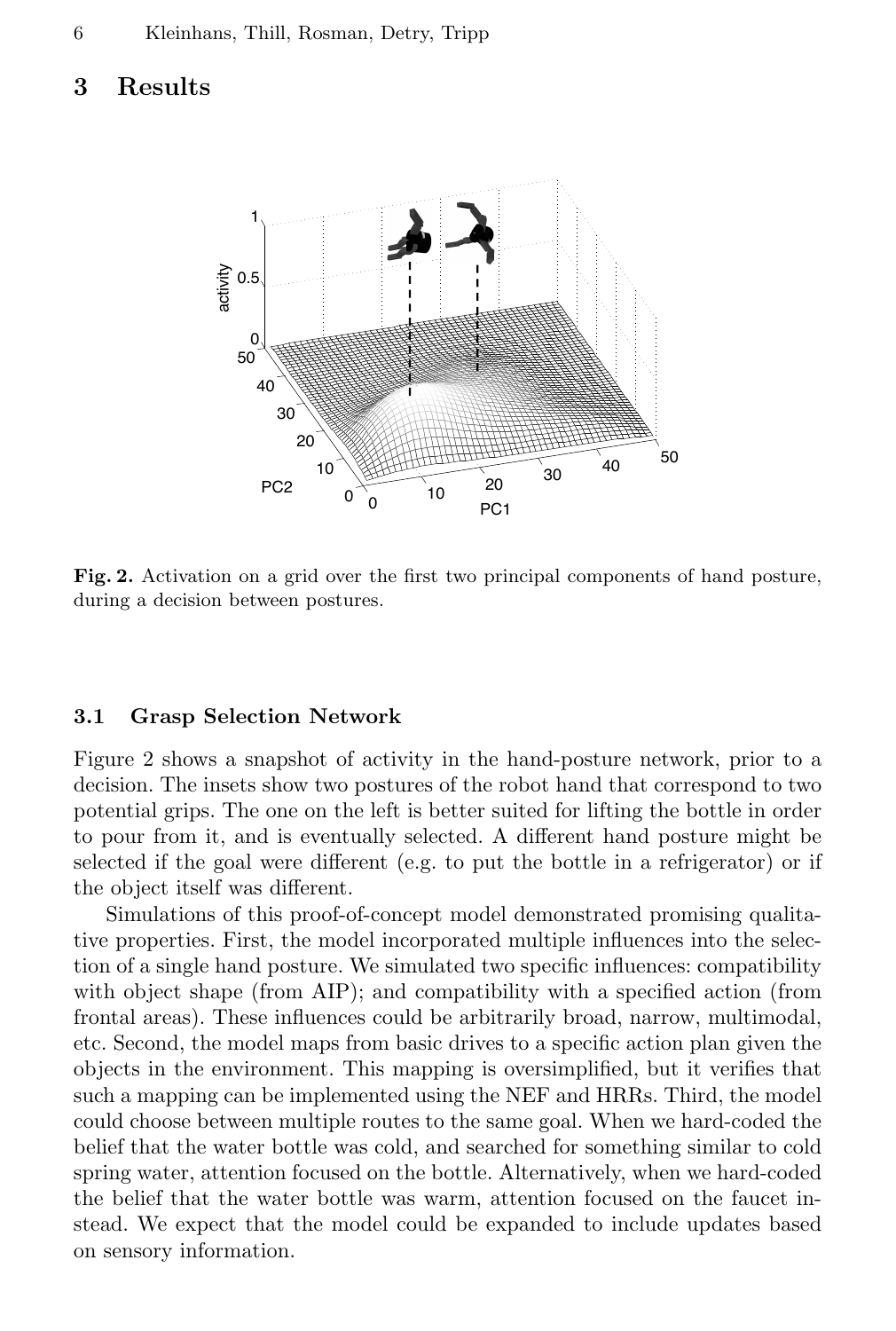#### 3.2 Object Representation

Table 1 shows the similarities (inner products) between composite HRR encodings of four objects, including the mug example given in the Methods. The mug and cup are the most similar objects. The mug only differs from the cup in a few respects, e.g. it has a handle, one can hang it by the handle, and it is normally grasped by the handle for drinking. The spoon is not very similar to either the mug, cup, or pot. However in this encoding, it is most similar to the pot.

 $cup \$ ot spoon cup  $|1.00|0.78|0.55|0.11$ mug  $\left| 0.78 \right| 1.00 \left| 0.55 \right| 0.14$ pot  $|0.55 \, 0.55 \, |1.00 \, |0.21$  $spoon || 0.11 | 0.14 | 0.21 | 1.00$ 

Table 1. Similarities between various objects encoded as HRRs.

This kind of encoding makes it possible to query rich information directly from the HRR using a series of unbinding and cleanup operations. For example, we queried one of the grasp constraints for drinking from a cup as,

$$
cup \odot constraint \odot drink\_from \odot do\_not\_cover,
$$
\n(5)

where  $\odot$  indicates unbinding. The result is passed through a cleanup memory that replaces it with the most similar known vector, to obtain the result opening. (This constraint corresponds to the fact that the opening of a cup should not be covered by the hand when grasping to drink.) The intermediate results were not passed through cleanup memory, so noise (due to non-zero similarity with other parts of the cup HRR) was added at each deconvolution step, and the result had a relatively low similarity with the vector *opening* in memory. However, the resulting vector was still distinctly more similar to opening than to other vectors in memory, provided the dimension of the HRR was large enough. Figure 3 shows a histogram of similarities of this serial deconvolution with the *opening* vector and all the other vectors in memory with HRR dimension 4096. Target and non-target vectors are well separated.

### 4 Discussion

Two motivations for this research are: curiosity about the primate visuo-motor systems; and practical interest in robot controllers based on the same principles. While similar in spirit to the models studied in robotics [12–18], our work aims to implement affordances, a popular means of formalizing a robotic agent's interaction with the world [19], via a computational model that is compatible with the mechanisms that govern grasping in the primate brain (see [20] and [21] for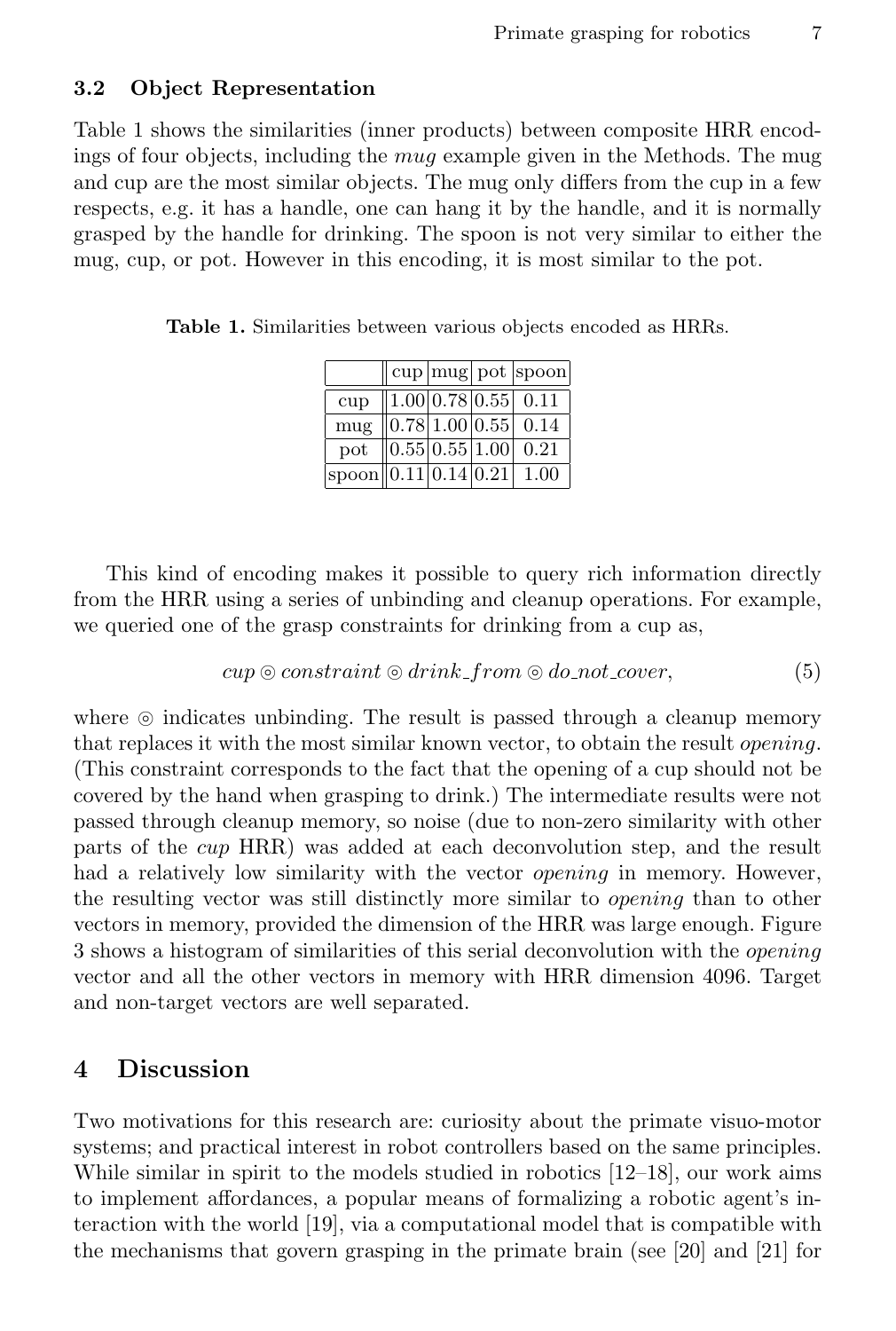

Fig. 3. Similarity of multiple-deconvolution estimate of the  $do\_not\_cover$  constraint for drinking from a cup, over 100 runs with random base vectors. Note that the target similarity counts have been multiplied by five (i.e. scaled up vertically), so that they can be seen more easily in the plot. The result of the unbinding has a higher similarity with the correct answer (i.e.  $\varphi$ *ening*) than with the other vectors, and is therefore reliably cleaned up.

models with similar goals). In other words, the key novelty is the use of a neurologically plausible model that will nonetheless be implemented on a real robot. Previous robotic implementations tend to at best be cast in connectionist terms inspired by neuroscience (for a discussion, see [19, 22]). Models of the relevant brain areas similarly tend to be cast in connectionist terms [20, 23, 24] and analysed for behaviours that resemble that of actual neural circuits. By contrast, the approaches discussed in the present paper can draw more directly from neurophysiological data. Although our work is still at an early stage, this gives us hope that we can both achieve more biologically realistic control and contribute to the understanding of biological control mechanisms in a more in-depth manner than connectionist models can.

As an example, let us highlight that we have cast the model first and foremost in terms of a cognitive architecture for which the NEF provides a systematic way of deriving a neural model. As such, this imposes no a priori assumptions on the type and function of neurons in AIP (or F5 for that matter), instead giving us the freedom to investigate the functional contributions of the organisation of these areas [25] directly in terms of a cognitive architecture.

HRRs are a key component of the Spaun model, which can perform a wide variety of sophisticated tasks such as completing patterns from examples. We take the success of this approach in Spaun to suggest that HRRs provide a practical way to integrate a wide range of cognitive influences (such as verbal instructions) into models of neural visuo-motor systems. Our proof-of-concept model supports this view.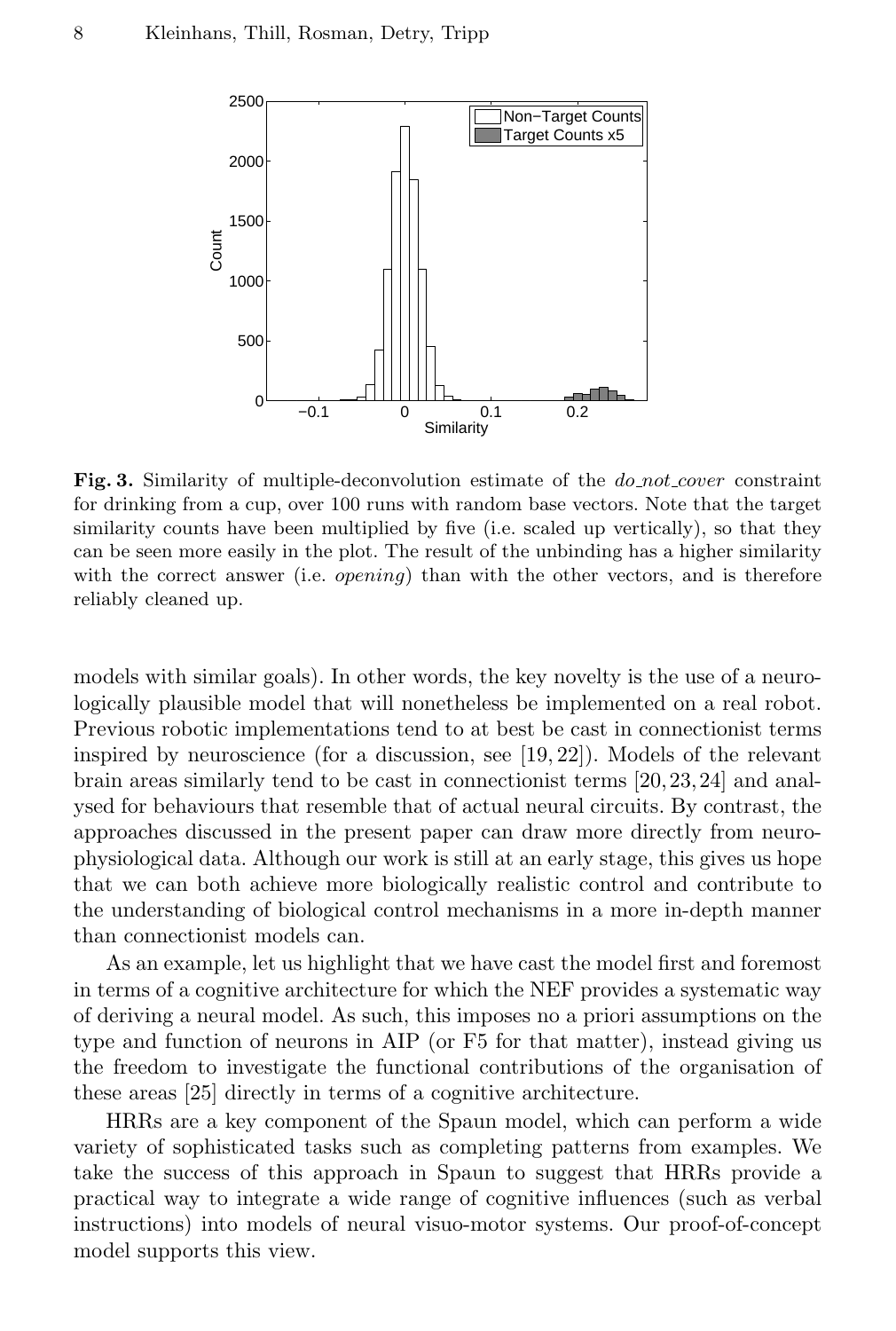# Acknowledgements

This work was supported by the Swedish Foundation for Strategic Research, the Swedish Research Council, the Belgian National Fund for Scientific Research, a DAAD-NRF Scholarship, and the Natural Sciences and Engineering Research Council of Canada.

# References

- 1. Fagg, A.H., Arbib, M.A.: Modeling parietalpremotor interactions in primate control of grasping. Neural Networks 11(7-8) (October 1998) 1277–1303
- 2. Borra, E., Gerbella, M., Rozzi, S., Luppino, G.: Anatomical evidence for the involvement of the macaque ventrolateral prefrontal area 12r in controlling goaldirected actions.  $31(34)$   $(2011)$   $12351-12363$
- 3. Rezai, O., Kleinhans, A., Matallanas, E., Selby, B., Tripp, B.: Hierarchical object representations in the visual cortex and computer vision. Frontiers in Computational Neuroscience (in revision)
- 4. Cerri, G., Shimazu, H., Maier, M.A., Lemon, R.N.: Facilitation from ventral premotor cortex of primary motor cortex outputs to macaque hand muscles.  $90(2)$ (2003) 832–842
- 5. Eliasmith, C., Anderson, C.: Neural engineering. MIT Press (2003)
- 6. Plate, T.A.: Holographic Reduced Representation: Distributed representation for cognitive structures. Center for the Study of Language and Inf (2003)
- 7. Eliasmith, C., Stewart, T.C., Choo, X., Bekolay, T., DeWolf, T., Tang, Y., Rasmussen, D.: A large-scale model of the functioning brain. Science 338(6111) (November 2012) 1202–1205 PMID: 23197532.
- 8. Berzish, M., Tripp, B.: A digital hardware design for real-time simulation of large neural-system models in physical settings. CNS (2014)
- 9. Eliasmith, C.: How to build a brain: A neural architecture for biological cognition. Oxford University Press (2013)
- 10. Gold, J.I., Shadlen, M.N.: The neural basis of decision making. 30 (2007) 535–574
- 11. Cisek, P.: Making decisions through a distributed consensus. Current Opinion in Neurobiology 22(6) (December 2012) 927–36
- 12. Montesano, L., Lopes, M., Bernardino, A., Santos-Victor, J.: Learning object affordances: From sensory-motor coordination to imitation. IEEE Transactions on Robotics 24(1) (2008) 15–26
- 13. Stoytchev, A.: Learning the affordances of tools using a behavior-grounded approach. In: Affordance-Based Robot Control. Volume 4760 of Lecture Notes in Artificial Intelligence (LNAI). Springer (2008) 140–158
- 14. Sahin, E., Cakmak, M., Dogar, M.R., Ugur, E., Ucoluk, G.: To afford or not to afford: A new formalization of affordances toward affordance-based robot control. Adaptive Behavior (2007)
- 15. Sun, J., Garibaldi, J.: A novel memetic algorithm for constrained optimization. In: IEEE Congress on Evolutionary Computation. (2010) 1–8
- 16. Krüger, N., Piater, J., Geib, C., Petrick, R., Steedman, M., Wrgtter, F., Ude, A., Asfour, T., Kraft, D., Omren, D., Agostini, A., Dillmann, R.: Objectaction complexes: Grounded abstractions of sensorymotor processes. Robotics and Autonomous Systems (2011)
- 17. Detry, R., Baseski, E., Krüger, N., Popovic, M., Touati, Y., Kroemer, O., Peters, J., Piater, J.: Learning object-specific grasp affordance densities. In: IEEE International Conference on Development and Learning. (2009) 1–7